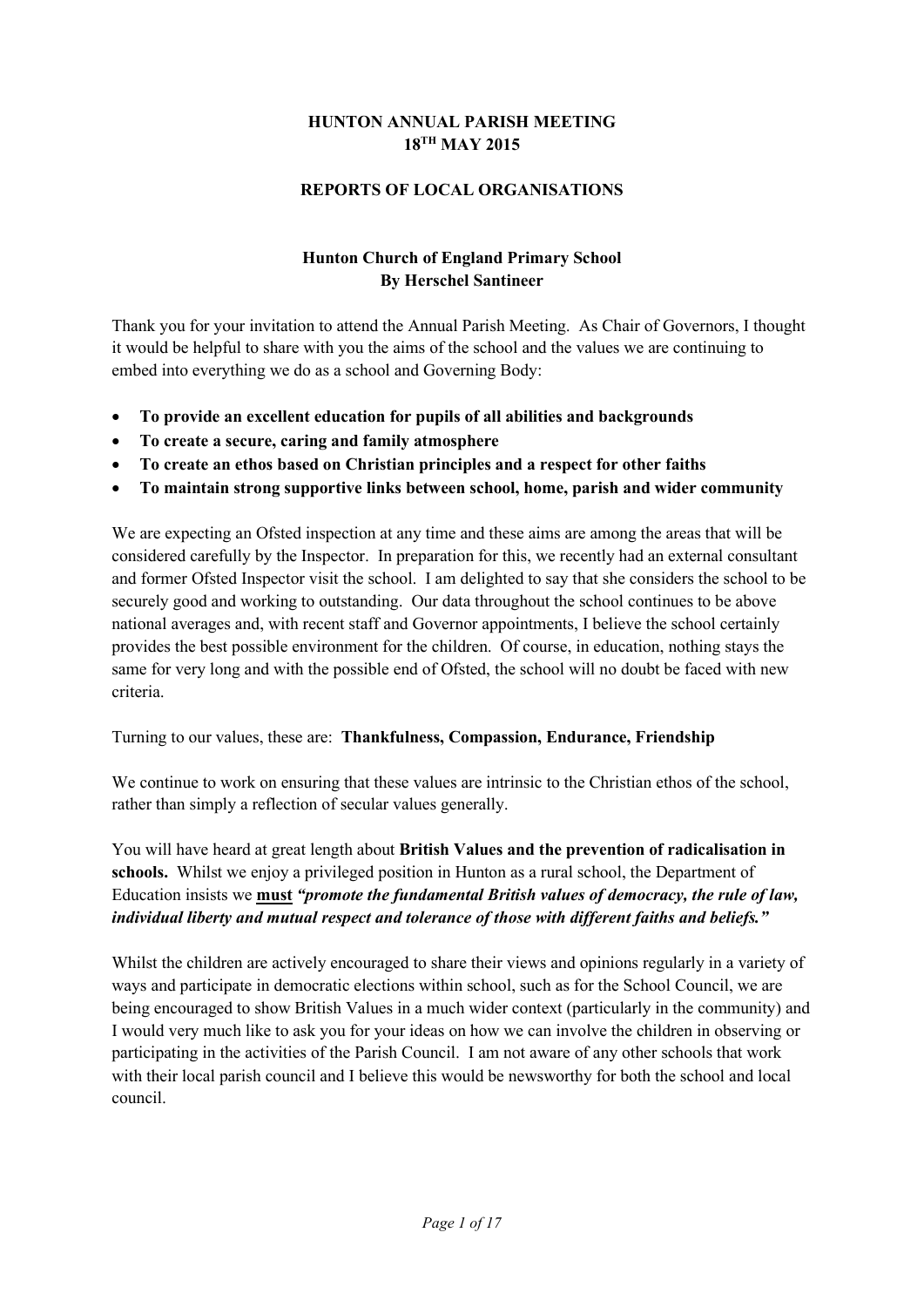In this connection, I have not forgotten that I promised to invite councillors to visit the school and now that the SATs have finished, I would welcome the opportunity to set a date for that visit after the forthcoming school holiday.

With regard to SATS, the school is now required to have either members of the Governing Body or local community as observers to ensure SATS have been conducted in accordance with the regulations. The school was notified of this only shortly before the tests and so I did not have the opportunity to ask you to participate. I would, however ask that you consider taking up such a role in the future. The training lasts approximately one hour and each test lasts between 25 minutes and 45 minutes. This is another way in which I believe the school can involve the local community.

Finally, turning to the Neighbourhood Plan, I am pleased to confirm that the school and Governing Body are actively participating in providing feedback. The initial consultation of parents' views took place today with the graffiti wall near the entrance to the school. Thank you to Philip Eaton for organising this and the participation of Steve Wyles and Ron Porter. The Neighbourhood Plan is also on the Agenda for the Governing Board meeting tomorrow and we will provide our feedback as soon as possible.

Finally, as a small rural school, finances are always an issue and we face especially difficult times over the coming years and months. One of the ways in which this can be addressed is to increase our pupil numbers by just four or five children. Whilst the school has a waiting list for our Reception class and lower classes, we do have vacancies further up in the school, so I would welcome your recommendations to parents who might be considering a change of school due to factors such as relocation. This will help us to resist the academisation route which is becoming more widely accepted. Hopefully, our school at Hunton is one you feel that you can recommend!

# **Hunton & Linton Pre-School By Louise Horlock**

Hunton and Linton Pre-School is headed by a leadership team of two managers. Louise Horlock has very recently taken over the role of Pre-School Manager from Lyndsey Cooper and has been in the setting now for nearly two months. Sally Clifton is the Business and Communications Manager at the setting, having taken on this post in September 2013. Our Deputy is Karen Murray, who also works as our Early Years SENCO - Special Educational Needs Co-ordinator.

Our current numbers are very substantial, with 50 children on role. In September, 30 of these will be leaving and taking places in as many as 9 local Primary Schools. The Pre-School has had a steady influx of children wishing to take places in September, when the older children leave for Primary School, and numbers are looking healthy. We are fortunate to get much of our custom through word of mouth, being such a central part of the community in Hunton.

A recent questionnaire, distributed to all parents of children at the setting, brought back fantastic feedback on the work the setting and staff are doing in enhancing their children's learning. Some examples of feedback from parents include:

'My child loves coming to Pre-School and loves telling me all about his day, he really enjoys the outside play area, computer and choosing his story book each week. He has thrived at Hunton and Linton, and we will both be very sad to leave you in July.'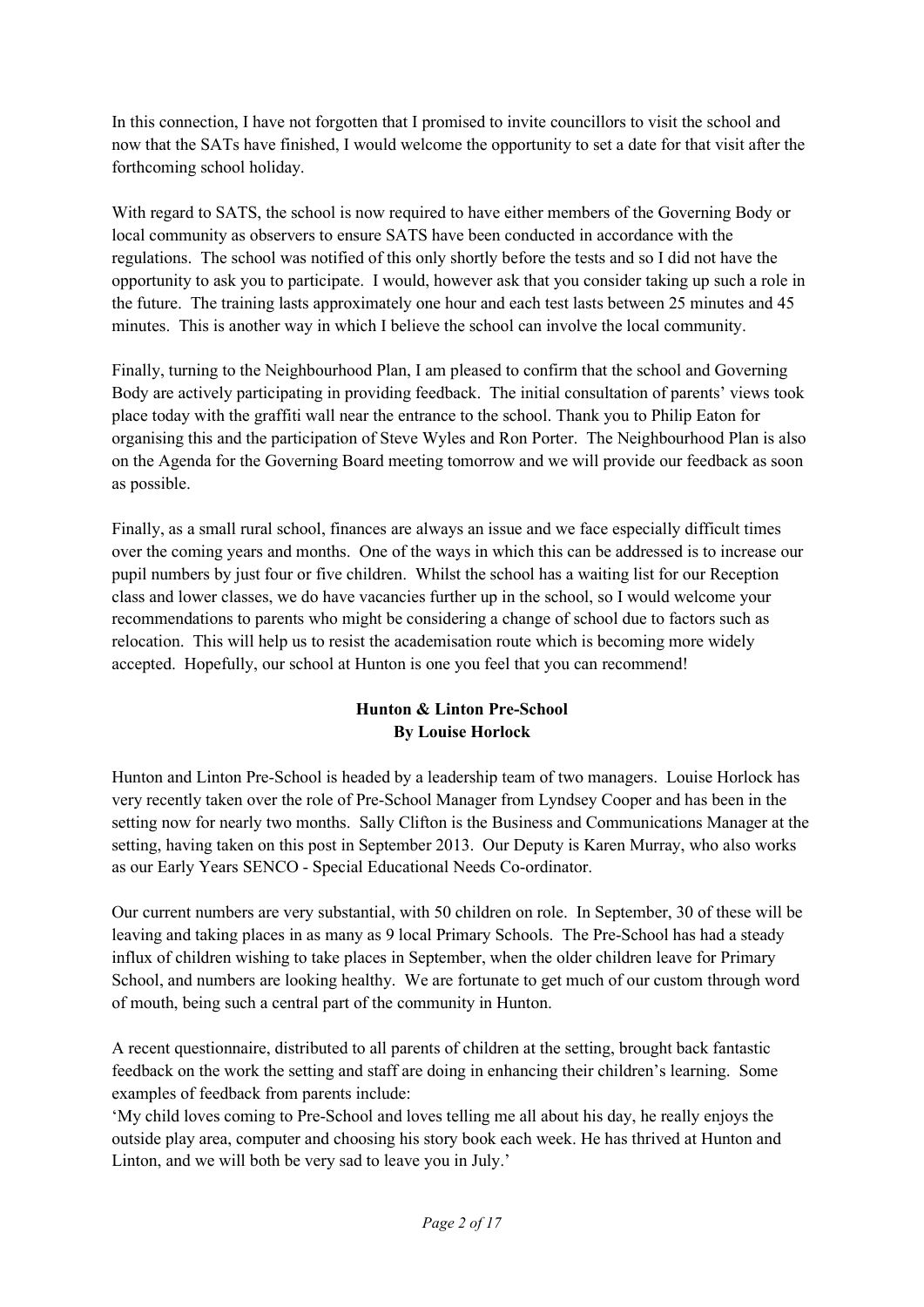'My child loves coming into the setting. On his first day back after Easter he was first in the queue, rattling the door, trying to get in. He loves playing with the other children, going into the sandpit and into the field. He is always happy to see staff too.'

We currently have a highly skilled and qualified work force of 8 permanent staff, 4 members of staff that are employed as 1:1 for children with additional needs, along with a small number of bank staff. This year we have a high percentage of children who have a range of additional needs, and have been successful in showing ourselves to be a very inclusive setting, enabling children to access their learning and thrive at Hunton and Linton no matter what their additional needs or abilities. This has further been supported by our recent request from the Sensory Impairment Team and Ofsted to come into our setting so that they can observe the ways in which we do this, as they have heard about what a 'great job' we have been doing with the children in the setting.

All of our staff attend a wide range of courses, and are encouraged to enhance their continuous professional development (CPD), enhancing their personal strengths as well as developing areas in which they have a particular interest or feel they would like to develop professionally. This ensures that we are keeping our training up to date, and we are providing the most creative, professional and forward thinking staff for the children at Hunton and Linton Pre-School. Two of our staff team are working towards level 3 NVQ qualifications, due to be completed by the end of the year.

We are lucky to have the support and influence of a Parent Committee at Hunton and Linton Pre-School, this enables us to work closely with our parents and give them an insight into the running of the Pre-School. They are fantastic at getting involved in our fundraising events and coming up with new and creative ideas.

Lyndsey, the previous manager at Hunton and Linton, left a fantastic legacy in the 'Maidstone Sparks' collaboration. This is a team of seven Early Years settings in the Maidstone area, local to Hunton, who formed in July 2014 with likeminded settings to provide a network of support, identify training needs and work on making our settings as successful as possible - together. Through our collaborative setting improvement plan, we are able to set goals and make improvements that are shared amongst the settings, and enable us to share information, resources and experiences to further our development as an individual setting. This is going from strength to strength and we hope to develop our collaboration to further enhance the provision we provide at Hunton and Linton Pre-School.

We are thrilled to have managed to get a defibrillator grant from the KCC, with the help of Hollie Apps, our chairperson, which will very much benefit the local community, enabling local people to access this vital piece of potentially lifesaving equipment. The grant from the KCC has very much helped with the funding of this project, however we are now in need of some important funding of £400. This will enable us to securely house the defibrillator on the outside of the building for access by the local community as well as the Pre-School and anyone else who uses the Village Hall. We will therefore be asking the local Parish for any possible funding to enable us to get the defibrillator up and running. If you are at all interested in helping us with the project, please contact the Pre-School via e-mail or telephone and ask to speak to Louise or Sally.

We have been working closely with our Setting Improvement Partner (SIP) to ensure that we are moving the Pre-School forward from our 'satisfactory' verdict from Ofsted in 2013. We have been working closely on the areas which were seen as in need of development, following this inspection,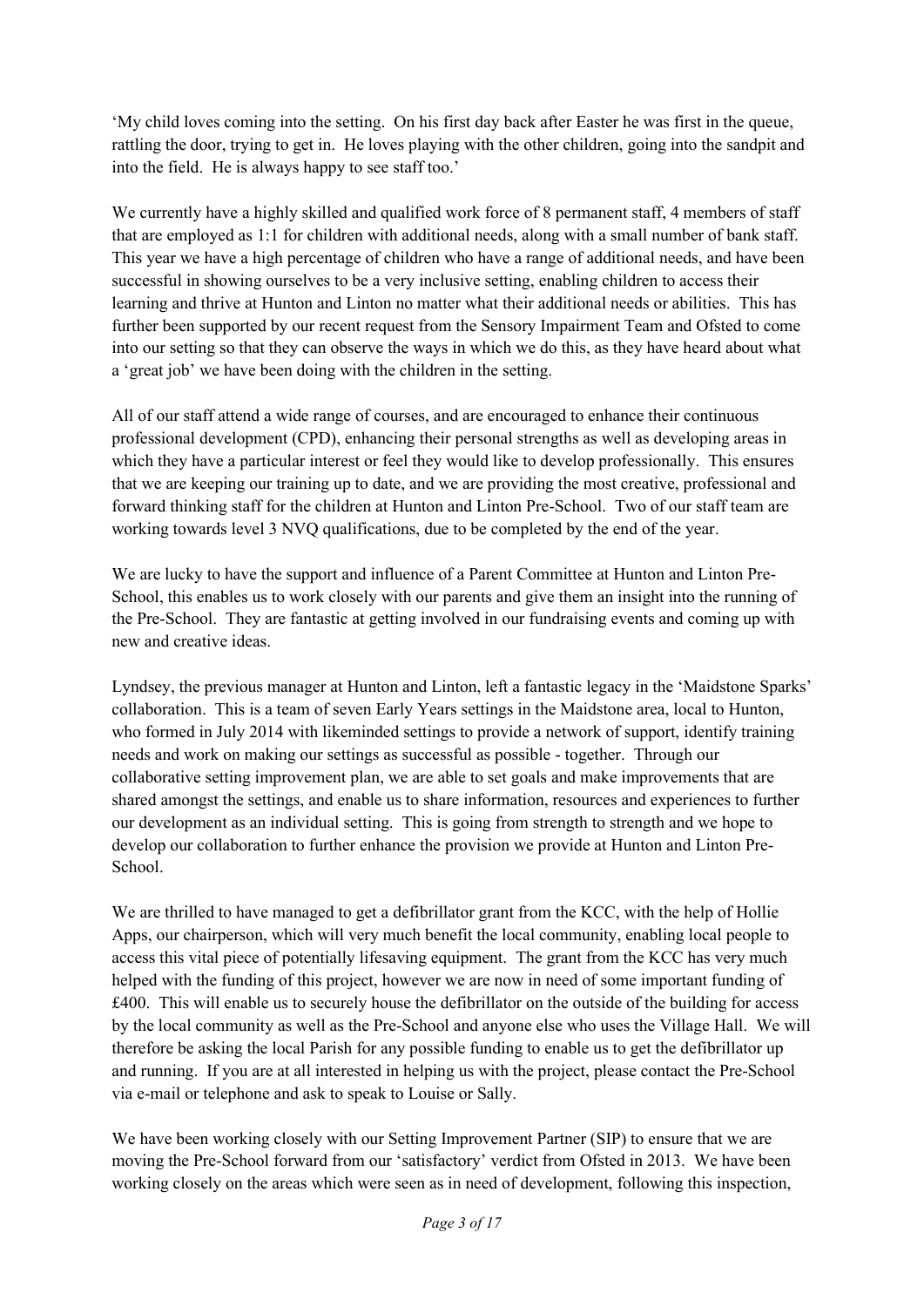and feel confident that, should we receive a visit from Ofsted in the near future, we will soon move up to a 'Good' grading and beyond. With the employment of a new, forward thinking and enthusiastic manager who has joined our experienced and highly skilled staff team, we have some fantastic ideas to continue to develop, enhance and enable Hunton and Linton Pre-School to thrive into the future and beyond.

### **St Mary's Church By Alison Ellman-Brown**

St Mary's has had a very successful and productive year with its share of baptisms, weddings and other services. The attendance has been steady, with some well attended 'special' services. It has been good to see school services being supported and seeing parents as well. After all, this is the future congregation, although 'Family Services' are poorly attended by children.

All our supporters, not only the choir and sidesmen, have been very willing to help on a variety of occasions. The Christmas Fair and Antiques & Craft Fair were very successful, as well as out Lent Lunches and Summer Lunches, organised by Ann Sawtell, Louise Ferns and Lesley Lee. Money raised from these has been shared with the Village Club. These have been a really good village community exercise and we hope to continue them.

Without our working parties in the churchyards we would not be such a smart and welcoming country church. I would also like to thank the Friends of St Mary's for all their support. The dance they organised last year was so popular that it was requested to be repeated (advance notice, I think it is happening in November).

Thanks of course are due to the Rector, Peter Callway, and also Reverend David Jones, our Treasurer Chris and all PCC members.

### **Peace Cottages Charity By Alison Ellman-Brown (reading the report of Ruth Porter)**

There have been five meetings of the trustees of the Peace Cottages, including an extraordinary meeting to approve the accounts.

The residents' weekly contribution was increased by 10% in May 2014 and will increase by the same amount again in May 2015.

No major work has been carried out to the interiors of the cottages this year. An electrical safety inspection was carried out by Lyons electrical and it was found that three cottages needed some electrical work doing. This work has been done. Occasional repairs have been carried out to night storage heaters in the cottages, and a quote has been received for the replacement of guttering and roof flashing at No. 5.

The step up from the road at the side of No. 5 has been raised in an attempt to reduce the flooding of the path after heavy rain.

A handyman/gardener has been appointed. He will be employed on an ad hoc basis when required. (Trustees have checked that he has his own insurance)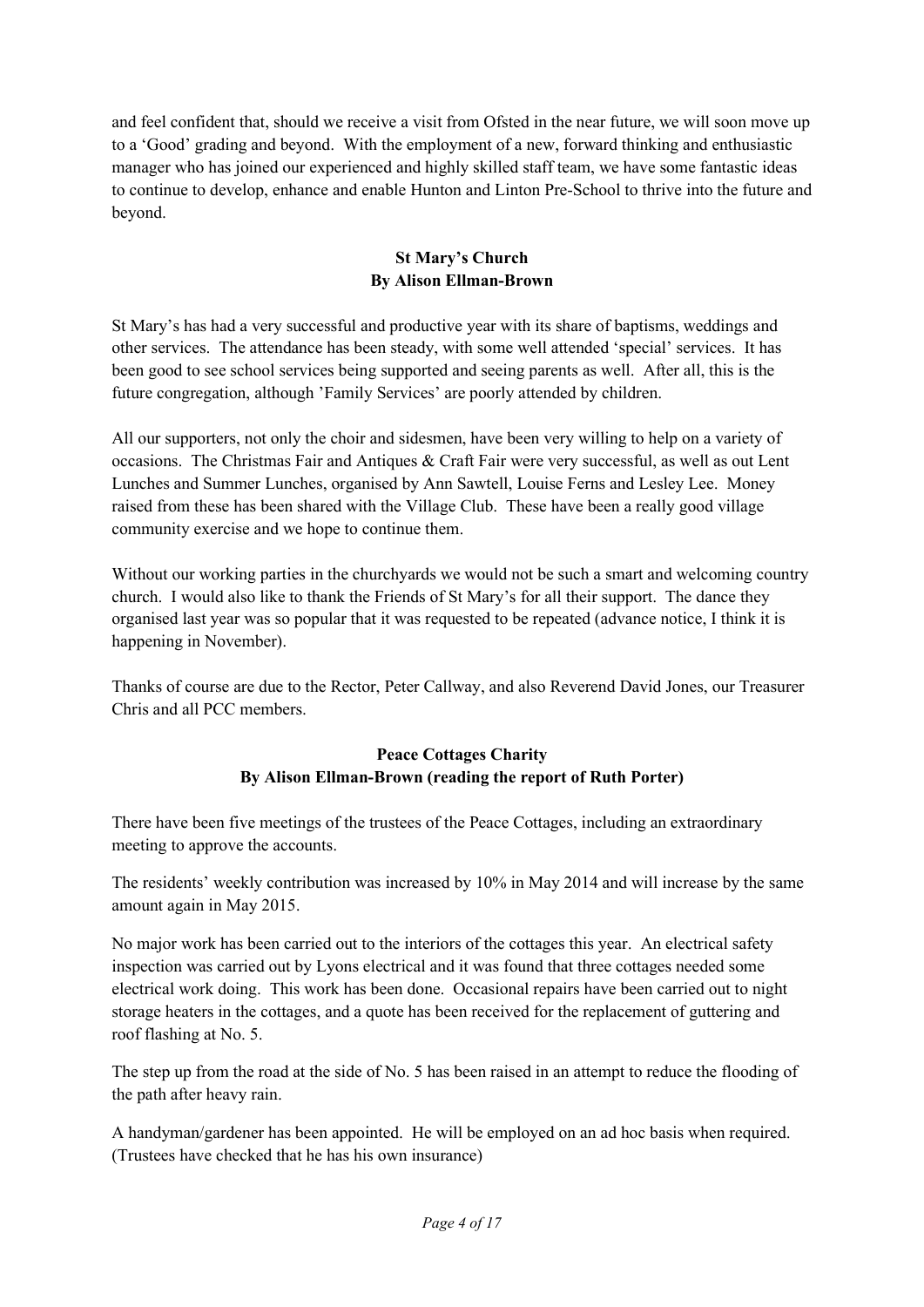Trustees have requested a quinquennial report (which is overdue) from the Diocesan Advisory Committee. Financial provision has been made for work resulting from this, including the possibility of major repairs to the roof.

A site meeting is being planned at the cottages to assess necessary future improvements.

## **Friends of St Mary's By Ron Porter**

Being involved with this local Charity is a most rewarding experience and the commitment by all the Trustees has generated another successful result towards the preservation of our Church. This report does give me the opportunity of thanking all the Trustees for all their hard work and support over the past year. I would also like to thank those who are Members of The Friends, those who have recently become Members and those who have made generous donations to our funds.

We recently had a Membership drive lead by Ian Pinks, our Membership Trustee. We have attracted more new Members, but at the time of preparing this report, not as many as we had hoped for. The doors are always open for people to join us and Ian will be happy to help you complete the process. If you are a UK tax payer we are able to reclaim tax on top of your annual Membership donation, which helps us even more. Please give it some thought.

Our focus has been, for some months, and will remain so for a while, to help finance the internal redecoration of the interior of the Church. We now know that the cost will be approximately £25,000 and we are on the way to reaching that target, but have a distance to go. There is just under £11,000 in the bank account currently.

Fund raising plans this year are:

- Village Fete BBQ on 20th June
- Michael and Katy Webb's wedding Bar and BBQ on 11th July
- Train Day at Sue and Lawrence Martin's, which is our main fund raising event on 26th July tickets are on sale now
- Huntones event Bar on 26th September
- Harvest Supper Bar on 27th September
- Autumn Supper Dance Bar and Food on 14th November
- Christmas Market BBQ on 12th December

That is a busy schedule, but necessary to reach our target. The Church is widely admired by so many people, which is reflected by the number of wedding bookings for this year alone. 11 in total, which I understand is a record.

However, I think that we will all agree that the Church does need work internally and to deal with and accommodate the damp. This can only be done professionally and that is why it is relatively expensive. This work must last for many years and that is why we are striving with the PCC to raise the money, so that we can all enjoy our Church for years to come.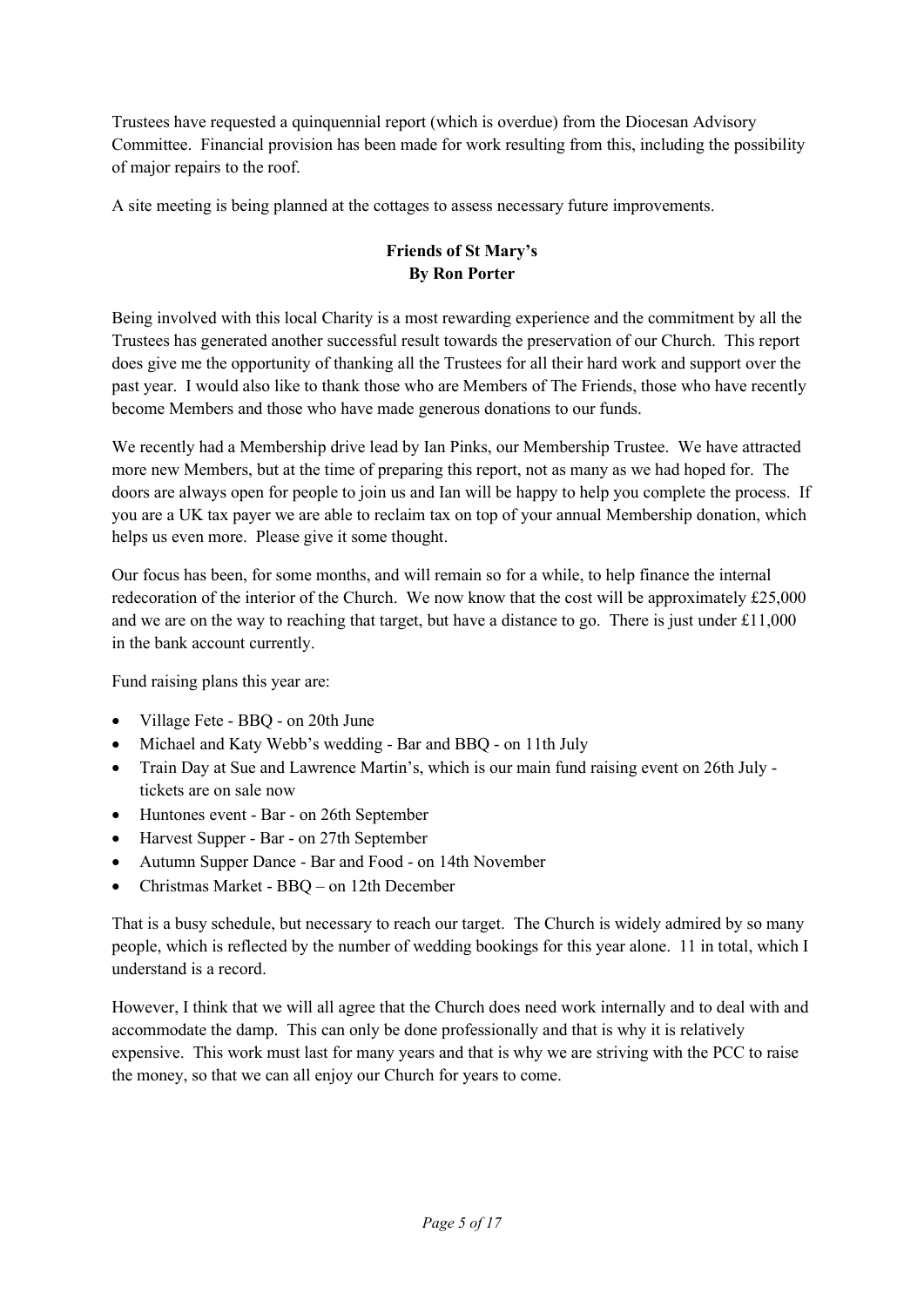### **Hunton Bowls Club By Margaret Carpenter**

Once again we are at the start of another Bowling Season and are keeping our fingers crossed for good weather.

2014 was another successful Season for the Bowls Club and we started our busy year with our annual bowls tour to Eastbourne. Several fund raising events were held during the year: our Coffee morning; a Quiz Night - which has now become so popular we have had to move from the Bowls Pavilion to the Village Hall; and an Uno Evening - new for us, but we hope to repeat it this year. Our Open Day was not without its initial problems, but we have to thank Christine Harrison and Mike Summersgill for all their help in rearranging decorating schedules for the Village Hall to enable us to use the Hall. This day, when we invite visiting Clubs to come for lunch and a fun day of bowls, is very important to our fund raising for the year, and we are grateful for the support we received.

We had a full list of fixtures which were supported by all members. Our Weald League teams played well and our Ladies Team is to be congratulated for winning the Maidstone & District Ladies Rinks League; three of our ladies also reaching the finals of the M & D Triples competition.

We welcomed 6 new members in 2014 and are hopeful that we will have recruited 4 new members this year. As always, with every small sports club, membership is important to our survival. We are a very friendly club and welcome new members. Thursday evening (weather permitting) is practice evening, usually from 6 pm. We do have spare bowls and all you need to start are a suitable flat pair of shoes. We also have at least one home game at the weekend, so if you are at the Field and think you might be interested, please come in. The Bowls Club now has 3 members from Hunton.

As a Club, we have been very happy to serve on the Playing Field Committee with the other Sports Clubs, helping to ensure the Field is maintained and continues to be a safe environment for all its visitors. We feel very lucky to have our Green situated in such a beautiful setting. Please come and visit us - and you might find you would like to join Hunton Bowls Club.

# **Hunton Wanderers Cricket Club By Simon Taylor**

Those of you who were here to listen to last year's report from the cricket club will remember that it was dominated by the news that the Parish Council had obtained £50,000 of funding from Sport England to help us replace our decaying pavilion. This year, I am pleased to report that we have contrived to spend quite a lot of that money and I hope that the very tangible results have been noticed by everybody here tonight.

The challenges have been considerable and sometimes unexpected. Planning consent was achieved relatively easily and conditional building regulations approval was received early this year. We made a good start on the foundation in October, clearing the topsoil and digging the perimeter trench; then the rain came and we waited and waited to move on to stage 2, consisting of the brickwork perimeter and the actual foundation slab.

Help came from many different quarters. One of our club members, Craig Dalton, personally dug the foundation trench and poured the concrete in, incompetently assisted by 4 or 5 of us wielding rakes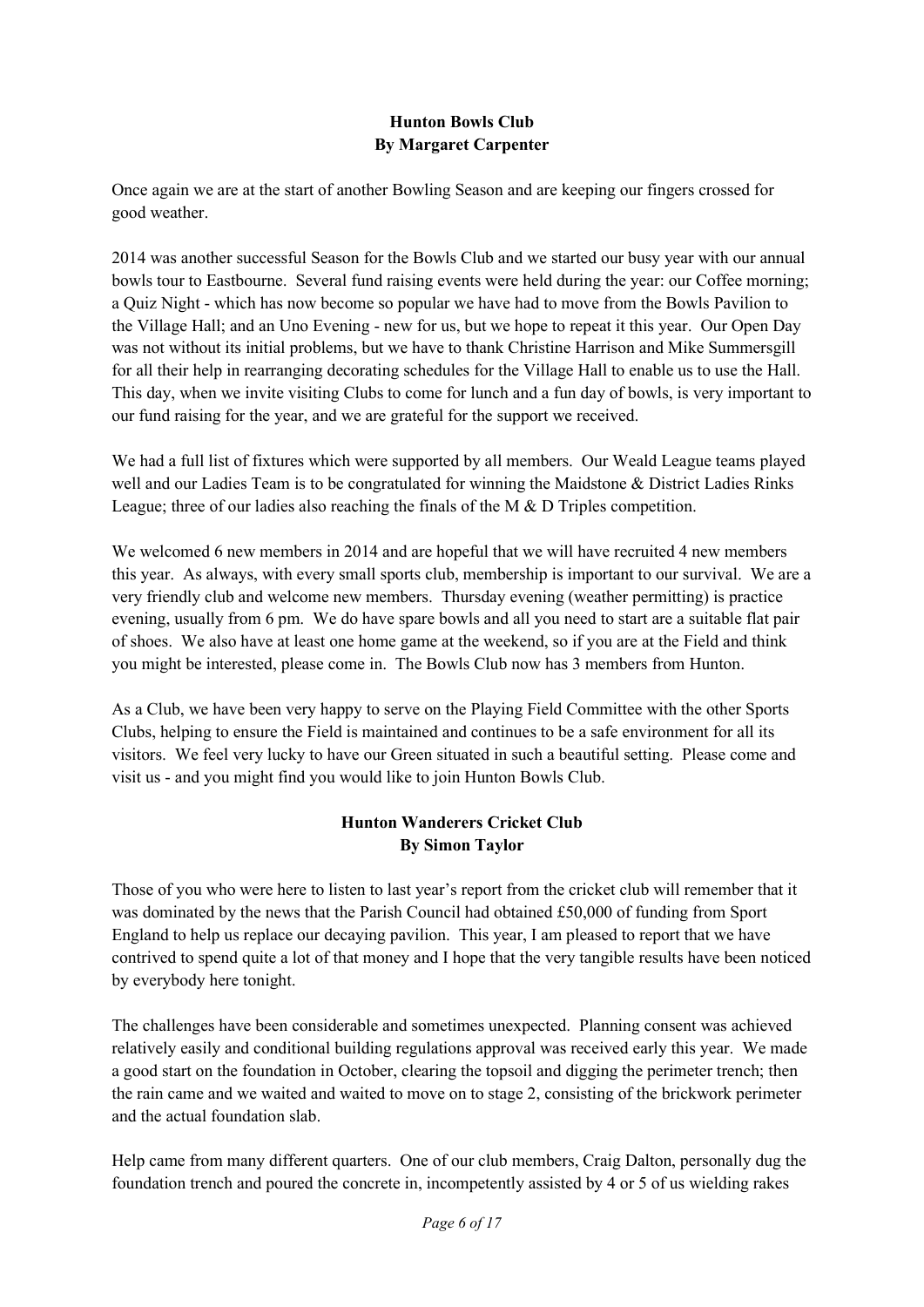and spades to keep it stirred. So great was his personal effort that he took himself off to the Far East at Christmas to recuperate and is yet to return. Actually, it might have been because of a knee operation.

Ian Goodyer, one of our first team players, took charge of the foundation brickwork and the concrete slab and, once he could actually find the time to turn up, dealt with this aspect with organisational aplomb and to the complete satisfaction of the building inspector.

A big thank you to Hunton Engineering, who let us store valuable plant and equipment in their yard; and most especially to Hague Construction, who let us have materials and plant at cost, allowing us to bring the foundation in well under budget.

Once we set a date for the delivery of the building itself, things moved on apace and within 2 months we have reached the point where we have a watertight, lined and insulated building, ready for internal fitting. Thanks are due to David Heaton for his input at the delivery stage and for his excellent little tractor and big trailer, which combined to make delivery of the wall panels much easier than expected. Major challenges still remain, not least the provision of power to the new building and the digging of the drainage trenches; but we are slowly chipping away at the problems, dealing with them one by one. I hope that we will be able to invite you all in to have a look on the day of the village fete and I am still reasonably confident that we will be complete by the end of the summer.

I personally have learned a great deal during this process. As well as learning about grant applications, planning applications and building regulations I have learned how to drive and empty a dumper full of concrete; I have learned just how much of a mess a dumper full of concrete makes when driven across a wet outfield; I have learned how heavy a precast concrete block is to lift, and how much it hurts when I drop it on my foot; and I have learned just how miserable it is to carry 15 Heras fencing panels across the field on my back when it is snowing. Above all, however, I have learned how precious the commitment and help of volunteers is to make a project like this succeed, and I would like to thank all those involved, from the club and the parish.

I really ought to mention some cricket at some point, so here goes. Our Saturday 1st team finished a respectable 4th in their division, for the 2nd year in a row, and with a couple more victories would have been pressing for promotion. The Saturday 2s managed not to come bottom of their league and had a couple of memorable victories in their campaign. The Sunday XI were promoted for the 2nd year in a row, although to be fair, due to a reshuffling in the league structure, so did another 9 teams! The high point of the Sunday calendar came early on, with a club record 40 over score of  $340 - 7$ against Harbledown, the innings consisting of 50s from Jack Hart and Alex Newman and 142 for Dan Taylor. Alex went on to win the club batting award for the year with 585 runs.

During the winter we entered a team in the Maidstone indoor tournament and we were unlucky to be defeated in the final by Linton Park. Both teams appeared in the KM with less than flattering photographs; we all appeared to have grey moustaches, puffy eyes and having been asked to kneel for the photo I looked as though I was 2 feet 7 inches tall, but we mustn't complain as it is all publicity.

In terms of social events and fund raising, we had a full year, raising about £1,500 through sponsorship and events, the highlight being a chest and back waxing of our hairiest club members, Tom Matthewson and Paul Bushell, which raised over £500. I had not realised, until that moment,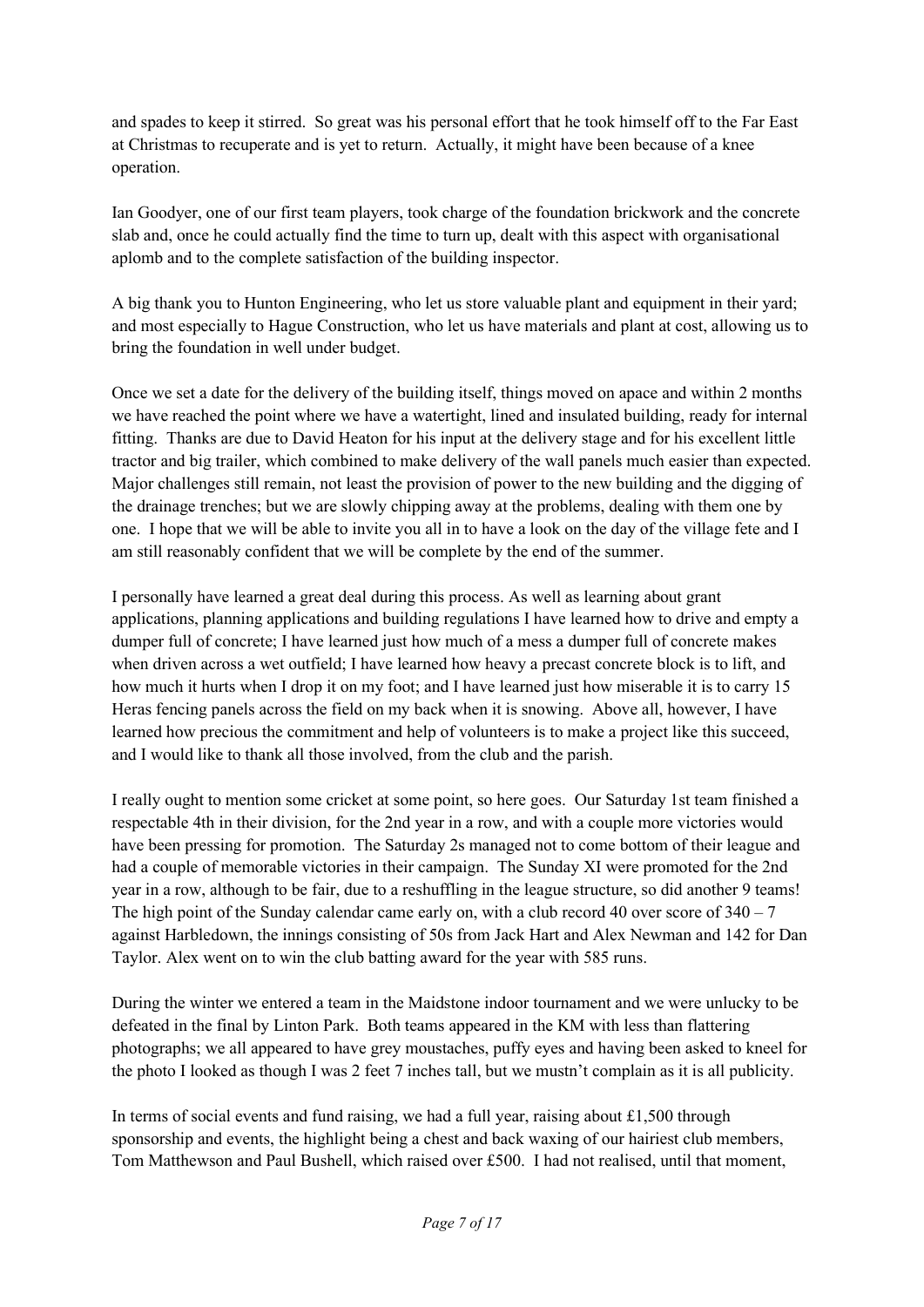just how satisfying it is to pull out a handful of somebody else's hair on a waxed strip, or how uncomfortable it must be to be on the receiving end of an unskilled waxing.

This year we have very young committee (youngest age 18) and we hope that their enthusiasm will rub off on us all. I hope that we will have a successful season and raise additional funds; but our obvious priority is to finish the new pavilion, hopefully, but not necessarily, within our budget.

Over the last few years the cricket club has been made to feel very much a part of the village, thanks to the Playing Field Committee and the Parish Council.

### **Hunton Football Club By Dave Elliott**

I am the Chairman of Hunton Football Club and am pleased and proud to be part of Hunton village. My father ran the club in 1955. I have brought along some old photos of the teams, going back to 1920.

The Football Club is entering its 117<sup>th</sup> year of existence. The Maidstone football league is the oldest in the country and Hunton is the oldest club in the Maidstone league, so it can be surmised that Hunton is possibly the oldest football club in the country!

The club remains solvent and has a major sponsor in the form of a bar/restaurant in Maidstone.

The club leans on Danny Peacock (Vice Chairman) a lot, who acts as the intermediary with the parish; thanks to him for all his hard work.

The club was in the semi-finals of the Tunbridge Wells Charity Cup and is mid table in Division 1. A league record of 28 goals was scored against Wateringbury, recorded with a photo in the Kent Messenger.

We hope to help out at the Fete with a penalty shootout.

### **Hunton Village Club By Annette Trought (reading the report of Philip Nichols)**

Since the report at the last meeting, the Club has continued to provide a growing service to the village community and is now being used by more villagers, not so much as a Club but more as a meeting place. For example, the Pop-Up Shop, where locally grown or produced foodstuffs and other goods are sold from time to time, seems to have found a permanent home at the Club. With the availability of tea, coffee and cakes at the shop, many people gather just for a chat or to read the paper.

The lunches, which were held during the autumn and winter, also proved to be extremely popular, raising much-needed funds for the Club and St Mary's church. Many thanks must be given to Lesley and Roger Lee, plus all of the volunteers who produced a great variety of soups, breads, cheeses, cakes and deserts.

Club membership presently stands at 167, but 40 persons have not renewed their membership. We are often asked why it is necessary for a membership; the answer being that the liquor licence is for a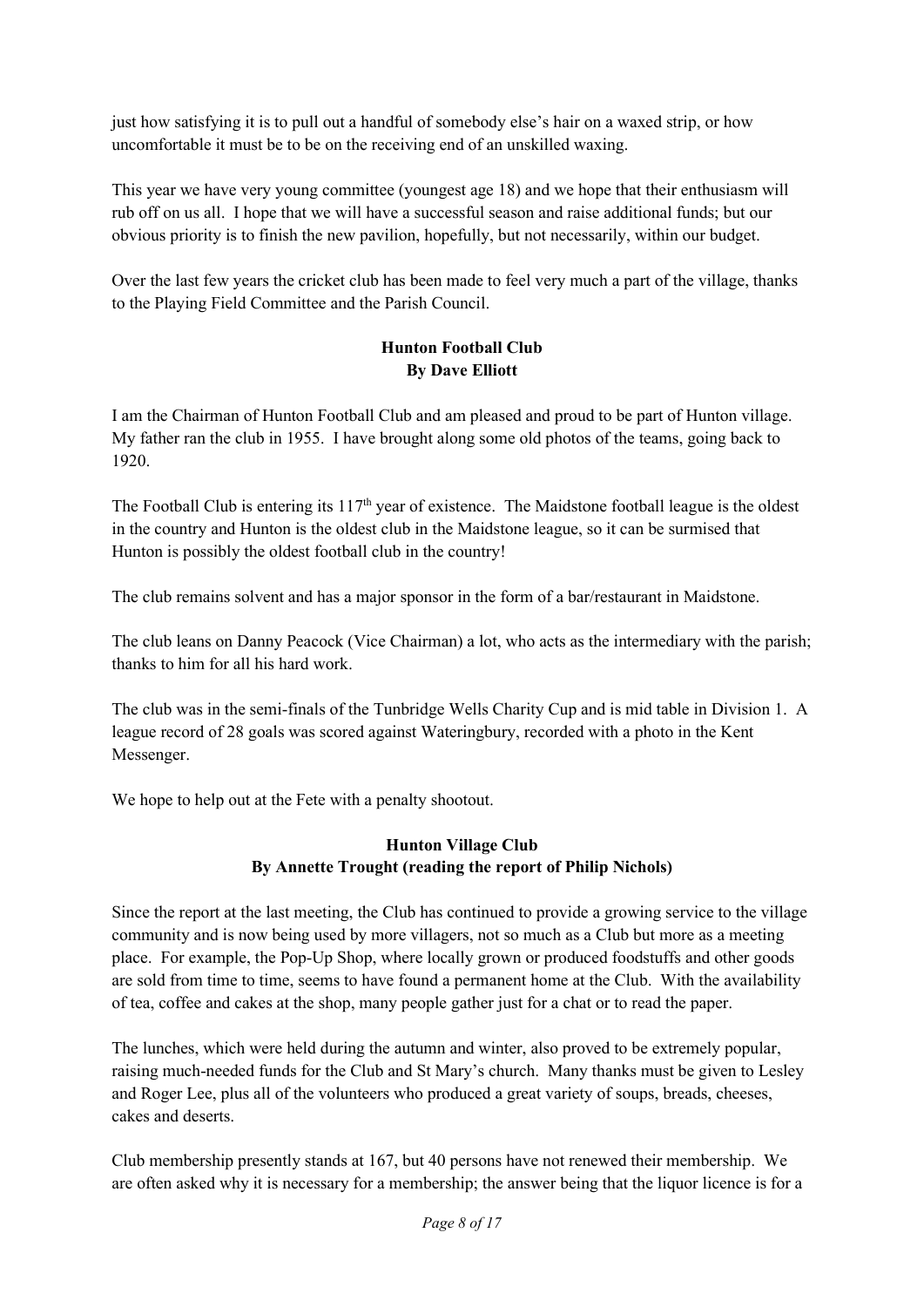Club, which requires members and is not a general public liquor licence. In effect, this means that if a person wishes to consume an alcoholic beverage they must be a member or a 'signed in' guest of a member. So for functions such as the Pop–Up Shop there is no necessity for attendees to be members.

The newly formed Hunton WI hold their monthly meetings at the Club on the first Tuesday of the month and, unless the participants wish to buy a glass of wine or something similar from the bar, there is no need for them to be a member of the Club. Membership remains comparatively low with other Club's at just £17 and £11 for senior citizens, with a £5 renewal discount if paid before the end of February.

It has to be said that bar takings during the evenings are at an all-time low, for example a recent Saturday evening produced takings of less that £15. The numbers attending Bingo on a Monday night have also fallen with takings often below £20. It is quite clear that if we were to rely solely on regular evening bar takings the Club would be insolvent. The committee are therefore looking at ways to encourage the use of the Club for the community as a whole. Groups and committees such as the book, gardening, playing field, fete and others are encouraged to hold their meetings at the venue. We are also endeavouring to hold regular functions and have in the past 12 months held events such as music nights with Neil Davis and his friends, quiz nights, 'red nose' race night, pizza night, mixed couples darts and on 10th May a VE Day celebration with some local history and war time memorabilia for people to view. That event was reported in last week's KM with a photo of Sandra Bullivant and Gillie Devas. We are also planning a wine tasting event, fish and chip supper, reggae and cocktails night, games night and possibly a murder mystery night. We have also allowed the Club to be hired out by members for private functions, for example christenings and anniversaries. It is the funds raised at all of these functions, which just about keeps us solvent. Mention must also be made of the darts team which won silver wear this year with the singles runners up trophy and promotion to the next division.

On-going maintenance of the premises has required the replacement of all of the windows in both the Ladies and Gents toilets and attention will need to be given to the flat roofs and the gable tiles. The roofing costs are likely to be in the region of £5,000, which will make a severe hole in the finances. Internally, we are seeking to buy a couple of sofas, with funds kindly given to us by the Hunton Herald and some seat cushions.

The Club continues to function due to the help of the volunteers who give of their time to serve behind the bar, run functions or serve on the committee, which by the way, still requires a secretary, all of which is gratefully received. It would be nice to see more people using the Club both as a centre for the community and especially as a social place for a drink and a natter in the evenings.

## **Hunton Club Book Groups By Annette Trought (reading the reports of Tricia Nichols and Chris Summersgill)**

#### **Book Group A**

The original Hunton Club book group has been in existence now for just over 9 years, meeting at the village Club on the first Thursday of each month. That equates to over 100 books being read and discussed by us. Unsurprisingly, some were liked and some not, most being fully read and finished, but again, some not.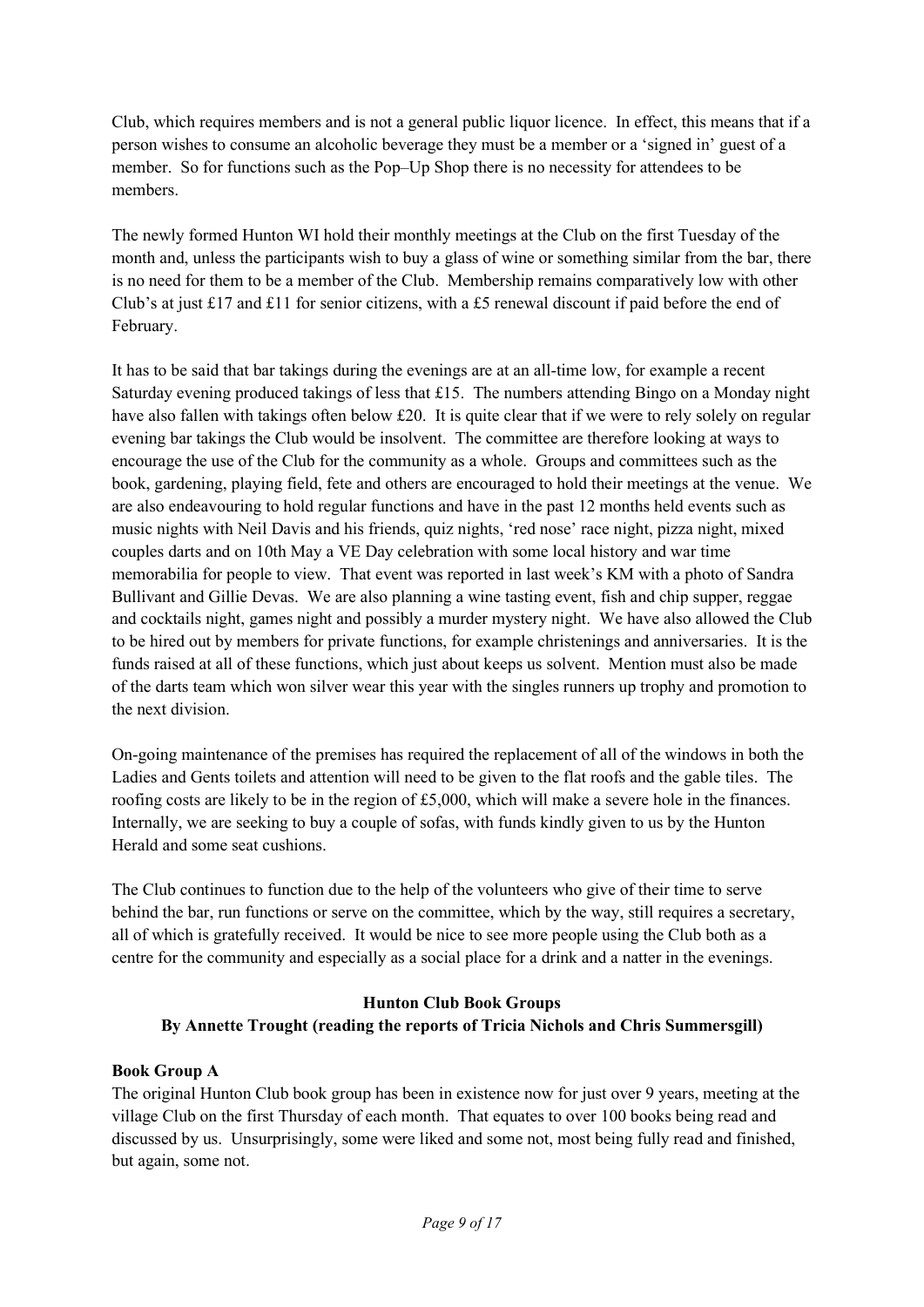There were 12 members when the group first formed but due to people moving away and other commitments this number has fallen to 8. Curiously the group has found that this number of people actually works better than the original 12. We find that discussion is more centered upon the books and members don't veer off in smaller groups discussing other things. Of course, this we do but only after according the book a score out of 10. We tend to remain at the Club and the evening invariably turns into an opportunity to chat further.

Our thanks must be given to Yalding library that source the books for us from different libraries around Kent. We provide a list of book titles, selected by the members, and the library gathers the books, which one of us collects and returns each month. We understand Yalding library provides this service to several other book groups. We are currently working our way through 641 pages of 'Tuscan Rose' by Belinda Alexandra.

We maintain a small bookcase at the Village Club in which we house a number of different books that are changed from time to time. These books can be borrowed for just 50p each, payable at the bar.

### **Book Group B**

The book group meets on the second Thursday of each month at Hunton Club at 8pm. Although we rarely have all seven members present, we enjoy discussing the books we have read.

In the past year we have read a books ranging from 'Sherlock Homes – A Study in Scarlet' by Sir Arthur Connan Doyle to 'Life' by Keith Richards. The most enjoyable have been 'Toby's Room' by Pat Barker and 'The Secret History' by Donna Tart. The least enjoyable has been 'Sense and Sensibility' by Joanna Trollope (a boring modern day setting to the original).

## **Huntonwatch By Sue Wyles**

The second year of Huntonwatch has seen numbers grow steadily to 124 households with a dozen new Members (including Hunton Engineering). The more members we have, the better our neighbourhood watch works, therefore we would encourage anyone who has not yet joined to do so.

Huntonwatch relies on a network of co-ordinators and members, covering the whole village - which means that we have eyes and ears in all areas of the community if there is an incident and also that communications back to us are rapid. We are very grateful to our co-ordinators for their continued hard work, without which none of this would be possible. It is pleasing and rewarding to see that this team approach is working effectively.

Whilst on the subject of our co-ordinators, it would be remiss not to mention Les Leonard, who was responsible for the Grove Lane / West Street area of the village, often to be seen cycling around his patch. Not only was he an enthusiastic member of the team, he was also a good friend and is sorely missed. We are still to find a new co-ordinator for this area.

We must also thank Harriet Stevens for her role as co-ordinator for Bensted Close and part of West Street. She is now stepping down and we are grateful to Phil Nichols who has agreed to take over.

Feedback from our new PCSO about the effectiveness of Huntonwatch has been very positive. PCSO Matt Judges has recently replaced Alan Hunter as our contact and we meet with him on a regular basis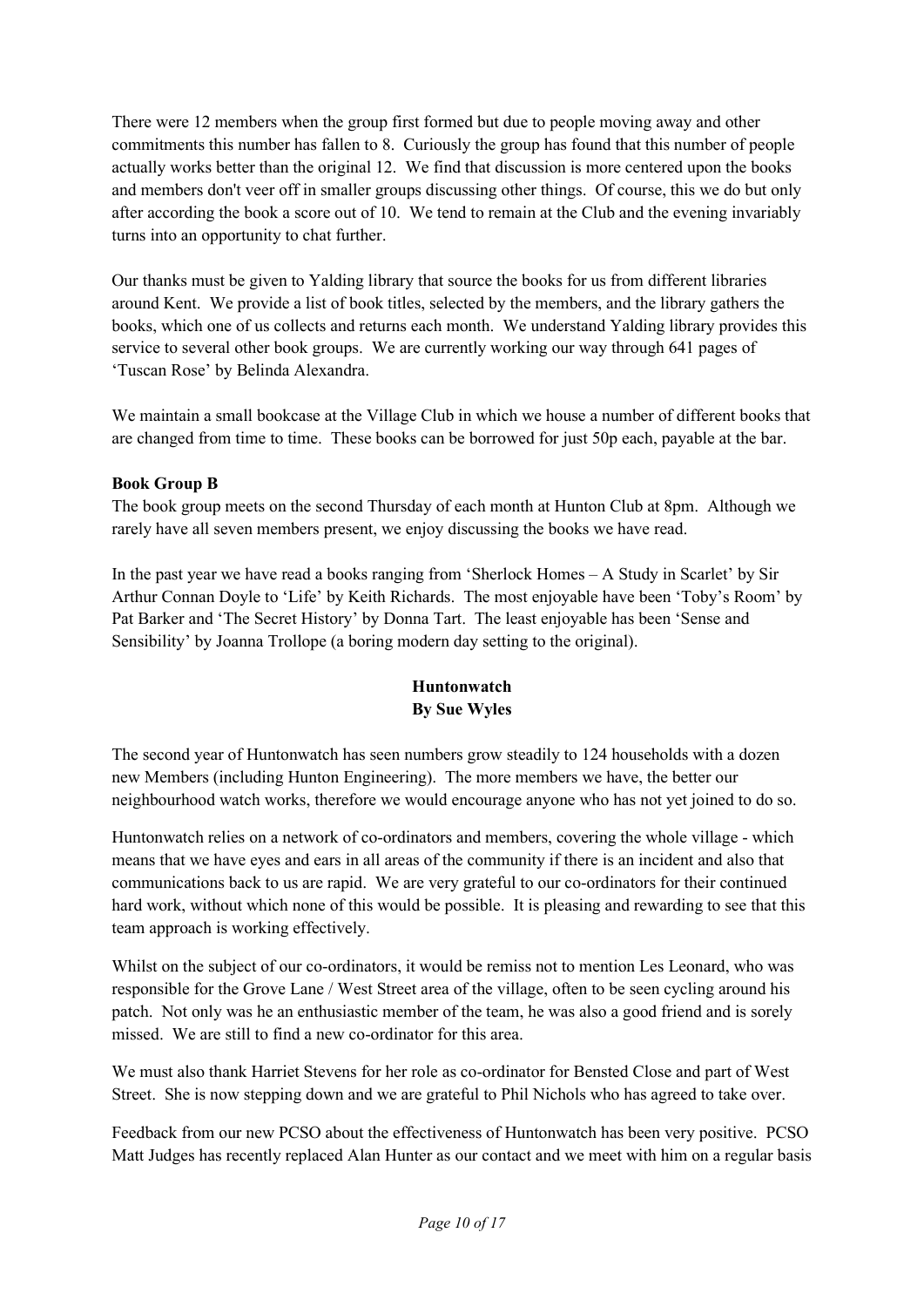as well as communicating via e-mail when the need arises. He is extremely grateful for the information and local knowledge we have been able to share with him.

Huntonwatch has been in evidence at the fete and the pop up shops where we recruited new Members and have been on hand to provide information leaflets and supplies (window stickers, UV marker pens, shed alarms, smart water etc.) free of charge.

During the year we have produced 5 editions of the Huntonwatch newsletter, including a 'Fraud special' in the Autumn, highlighting the more common scams that are in operation. As with most things in life, if something seems too good to be true  $-$  it probably is!

Huntonwatch is not just about combatting crime. This year we again set up a network of 4x4 vehicle owners who were willing to help, had the bad weather of the previous year returned. We have been contacted about lost property and missing pets (Houdini the piglet, a fox hound and kittens being recent examples). We have been instrumental in releasing a horse trapped in stock fencing and contacted the relevant agencies when another horse was left abandoned and very sick in East Street. We even had news of a naked male cyclist who was seen around the village! Not surprisingly reports diminished as the cold weather set in.

As to crime, we have not, sadly, remained unscathed. However, crime figures for Hunton remain low in comparison with many surrounding villages. We have seen some burglary and thefts from gardens, have had reports of a number of phone and e-mail scams, fly-tipping and criminal damage, and been made aware of some anti-social behaviour - but by far the highest number of reports concern vehicles (and their drivers) in suspicious circumstances. All this information has been passed to the police and added to their database. This is an important element in the Neighbourhood Watch process and nationally results in a very significant number of arrests and prosecutions - so please continue to report anything that 'doesn't seem right'. We never pass on names and contact details unless we have your agreement to do so.

## **Hunton Herald By Helen Ward**

We've been kept very busy at the Herald over the last year reporting news from all the clubs, groups and organisations within the village. It's a wonderful reflection of our vibrant community that the problem we are experiencing more often is not, "What can we put in the Herald?" but "What can we leave out?" We are currently considering producing the occasional bumper edition so that we can bring you even more news from your village. We do rely on your contributions, however, so please keep them coming.

There are a number of other ways you can keep up to date with village news: there is of course the Hunton website, the Facebook page and the KM column, all of which are updated regularly by the Herald team. New this year is the Hunton Community Group on Facebook, which currently has around 50 members who are able to communicate directly with each other. So far we have found new homes for unwanted furniture, informed of emergency road closures, had an offer of holiday accommodation and much more. If you haven't come across this yet, please do have a look. We are also in the early stages of setting up Twitter and Instagram accounts as another means of communication.

The Herald remains self-financing from advertising revenue and, in addition, we have been able to make donations this year towards the purchase of gazebos for use at the Christmas Market and other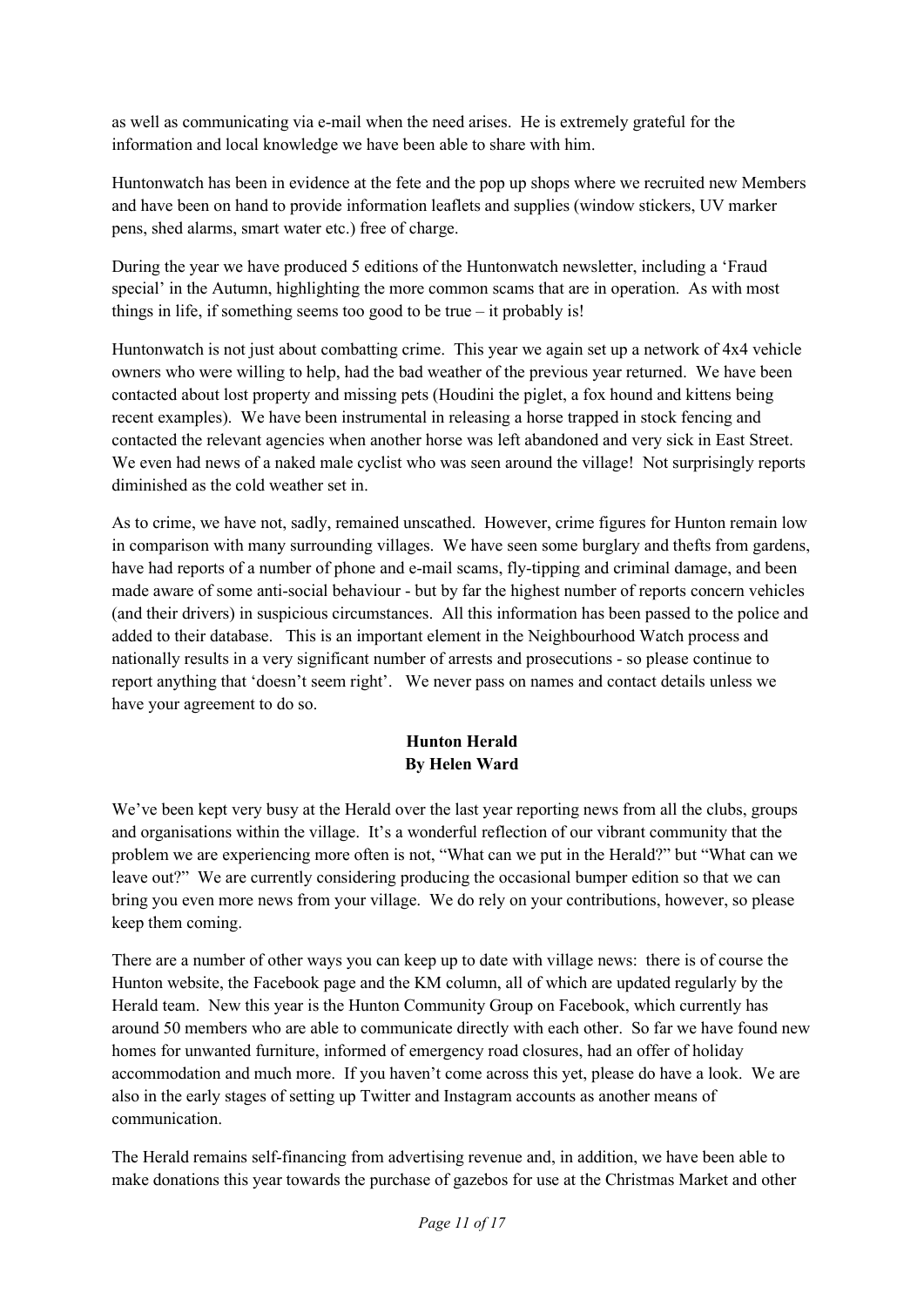village events and for improvements to seating in the Village Club. We have also agreed to contribute towards the purchase of stage lighting for the Village Hall.

There have been a number of changes to the Herald team over the course of the year, most notably the sad loss of Les Leonard just before Christmas. Les, having set up our village newsletter and been the editor for a number of years, was a valued member of the team and is very much missed. Dudley Farman has taken over the task of doing the layout from Dawn Dixon, Lisa Halliday has taken on the role of coordinating the deliveries from Christine McSweeney and Sue Pinks is organising the advertising, which was previously undertaken by Barbara Wright. We would like to thank Dawn, Christine and Barbara for all their hard work over the last few years. Thanks must also go to our large team of deliverers who ensure that a copy of the Herald lands on every doormat in the village each month.

We hope you enjoy reading the Herald. We do our best to make it informative, relevant and representative of the village as a whole. If there is something that you would like us to include or you have any suggestions as to how it might be improved, we would be delighted to hear from you.

## **Speedwatch By Steve Wyles**

After a break during the winter months, the Speedwatch team has again started holding sessions on West Street opposite the school – one of two locations approved by the Police, the other being by the village hall. So far this Spring we have held 4 early morning sessions on top of the 11 sessions last Summer and Autumn. These have resulted in a number of advisory letters being sent to motorists that have been caught exceeding the speed limit more than once in a twelve-month period and a couple of sterner letters being sent to motorists exceeding the speed limit by more than 50% (ie doing more than 45mph in the 30mph limit). We have had cars passing us at 45-50mph – and that after they have seen us and started to brake! Approximately 10% of motorists are speeding when they pass us (speeding being defined as speed limit  $+10\% + 2 - i$  ie 35mph in a 30mph limit) and although they do slow down when they see us (mostly, some speed up and 'wave' at us) this is still a frightening statistic. If this continues it is only a matter of time before we have a nasty accident – possibly with fatal consequences. I can speak from personal experience having had 2 near misses pulling out of Bishops Lane in the past week alone – both because a vehicle was coming at speed from Yalding direction.

We have had a new member join the team and we now have 7 fully trained volunteers, but with 4 people as a minimum required for each session (5 being the ideal number) we are still limited to the number of times we can go out.

We have started to look at the feedback we have received from the village on our Neighbourhood Plan and it comes as no surprise to us that speeding traffic is high on the list of dislikes. However, an article on the Hunton Facebook site requesting volunteers to come forward has resulted in the grand total of ZERO responses.

We will continue to go out when we have enough of the team available and will look to vary the day and time that we do in the hope that drivers will be educated into driving more slowly through the village. In addition, KCC Highways have said they will install 5 speed monitoring strips over the summer in order to measure the scale of the problem throughout the village.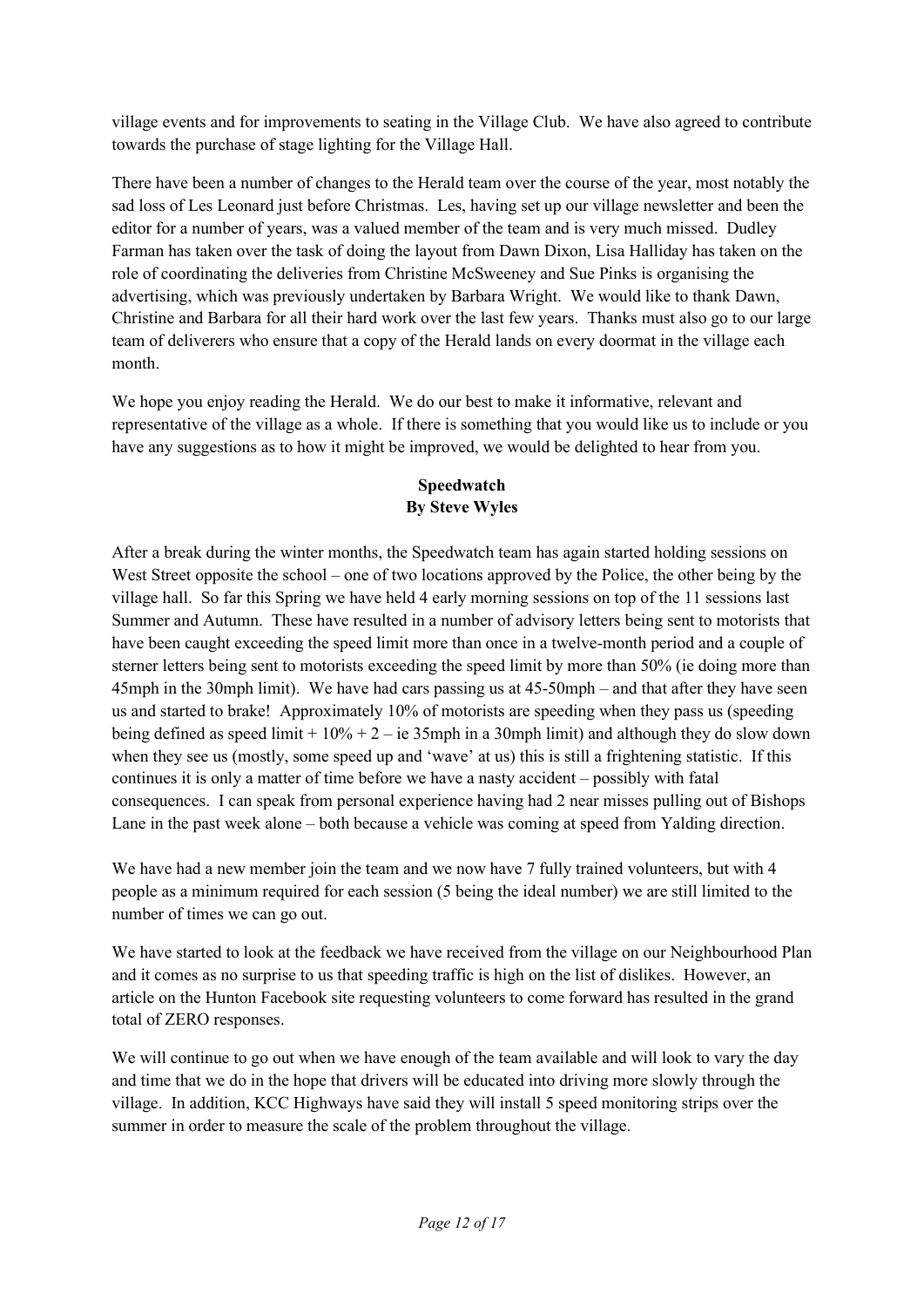Speedwatch is an 'educational' initiative and motorists will not be penalised if caught. Each session usually lasts an hour. New Team Members have to attend a short training session before they can participate, but this is not onerous. If any of you feel the same way I do about the dangers of speeding traffic and can spare an hour or so a week (rarely more, often less frequently) PLEASE get in touch with me or one of the Speedwatch team.

## **King George V Playing Field Committee By Danny Peacock**

The Committee has held its usual six meetings over the last year.

The Committee has continued to ensure that the Field is kept clean and tidy through grass cutting, cutting back trees and hedges and bin emptying, as well as trying to keep the rabbits and moles under control.

Satisfactory reports continue to be received from the MBC Safety Inspector on the play equipment. The new picnic table provided by the Parish Council during the year has enhanced the play area further and is much appreciated.

Although the car park has been in a poor state of repair for many years, in September last year it was resurfaced using 57 tonnes of scalpings, and a French drain was also installed to stop it flooding. The labour was carried out by volunteers, but special thanks must go to David Heaton who organised all the machinery, materials and labour. The car park has undergone some further repairs recently and there are some scalpings left over which can be used in future if necessary. The Parish Council funded the cost of the resurfacing work.

During the year the Committee has paid for the repair of the Football Club changing rooms roof.

The Committee has received regular reports from Simon Taylor and Steve Jones on the new cricket pavilion, which is taking shape on the Field, and will provide a great asset to the Cricket Club and the village.

Looking ahead, the 34 poplar trees bordering the football pitch will be topped within the next month and the Committee will also be giving consideration to the ¼ acre of land behind the football pitch, which is effectively wasteland and needs tidying up. This will be considered when the boundary is walked before the Committee's AGM on 8<sup>th</sup> July.

Thank you to all the Committee members for their hard work and regular attendance at meetings, and to the Parish Council for its continued support.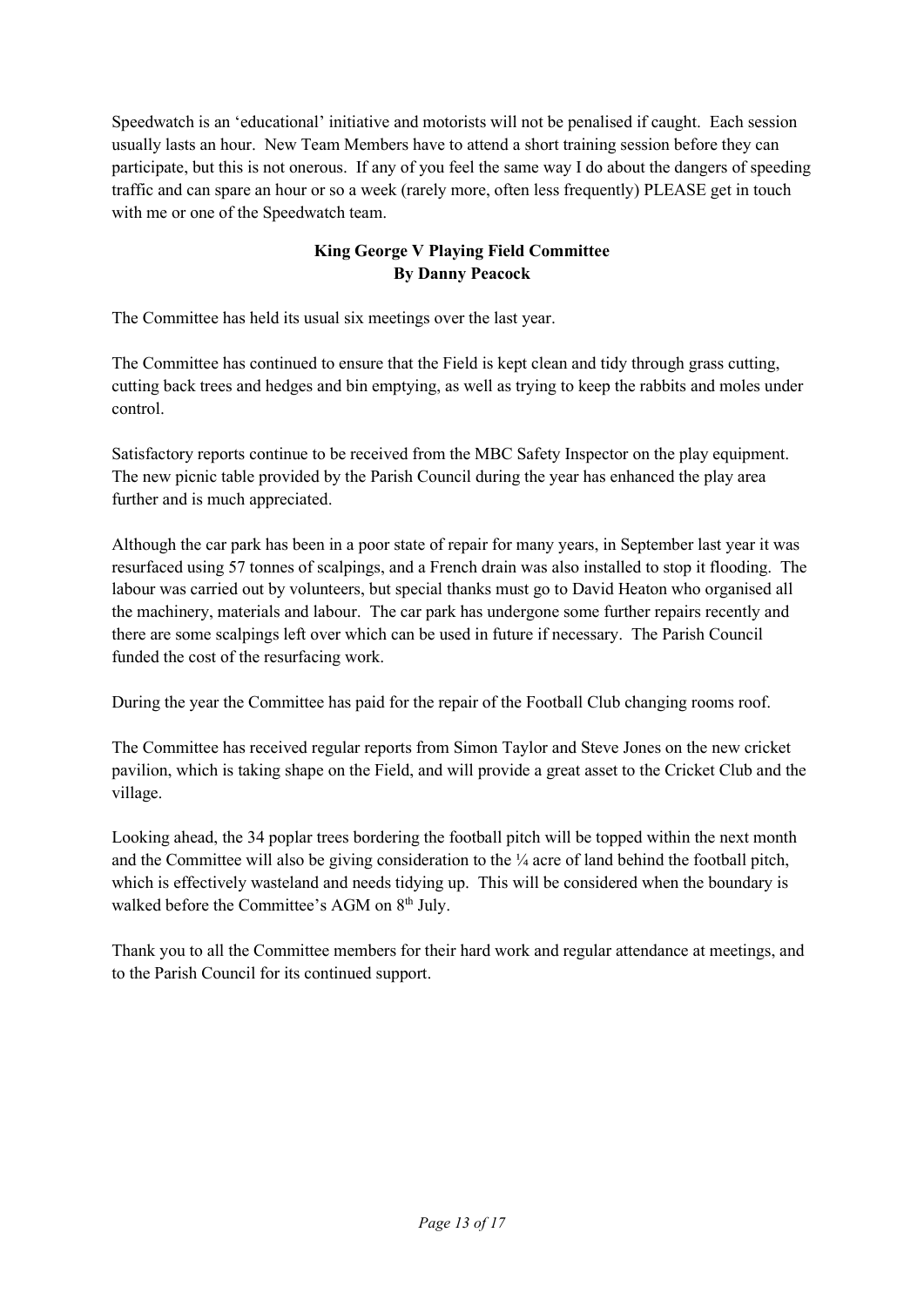### **Hunton Parish Plan Steering Committee By Annette Trought**

There are 3 main areas to update on for the past 12 months: the Village Fete, the Community Orchard and the Neighbourhood Plan:

#### **Village Fete**

Hunton Village Fete costs approximately £700 to stage and raises approximately £2,000 each year for the Fete & Village Events Committee fund. Money from this fund has bought pop up gazebos for village use; Christmas lights for the Village Hall; soup tureens and a new tea urn for use at village events.

### **Community Orchard**

The Kent Orchards for Everyone project recognises the losses which will occur if traditional orchards are allowed to disappear. There are an agreed set of priorities: conservation; education; sustainability; heritage and preservation. Hunton Community Orchard Working Group has been successful in receiving funding for the development for a community orchard and last December 24 heritage apple, cherry and pear trees were planted. There will be a few more nut trees to join them plus under planting with soft fruits. Later this year there will be chestnut fencing erected around the orchard perimeter.

A follow up to the "I Remember When" event will be organised to gather further information from longstanding residents of the village around previous orchard locations and varieties of fruit grown. There will also be at least one wildlife survey event too.

#### **Neighbourhood Plan**

The Neighbourhood Plan Team are currently undertaking the initial consultation and engagement stage of consulting the village on its views for a vision for the future of Hunton. The consultation stage was kicked off with a very successful Consultation Café held in the Village Club on 21st March. The period will end at the end of June. Already there are some common themes emerging from the input received so far. A full report will be shared with the village later in the summer.

## **Hunton Village Hall Committee By Mike Summersgill (reading the report of Christina Harrison)**

It is with regret that I find myself writing my last report to the Parish Council in my capacity as Chair to the Village Hall. I shall be stepping down on Tuesday and would like to thank you all for your support during my term. It is clearly apparent that whoever takes over from me should be readily available to assist whenever needed and I have been greatly hindered by the pure fact that my working life takes me out of the village 5 days a week for such a large portion of the day.

To reflect on the past year; we have been delighted with the increased bookings of the Hall to the extent that we are now taking bookings a year in advance, the accounts show an improvement. There are 17 weddings in 2015, with 6 booked for 2016.

The Hall has seen a more or less complete redecoration, new fire exit doors, recoated and improved floor, new flooring in the WCs, a burglar alarm, CCTV, new door locks and numbered security keys to name but a few. There is still much to be accomplished, but we are delighted with what has been thus carried out.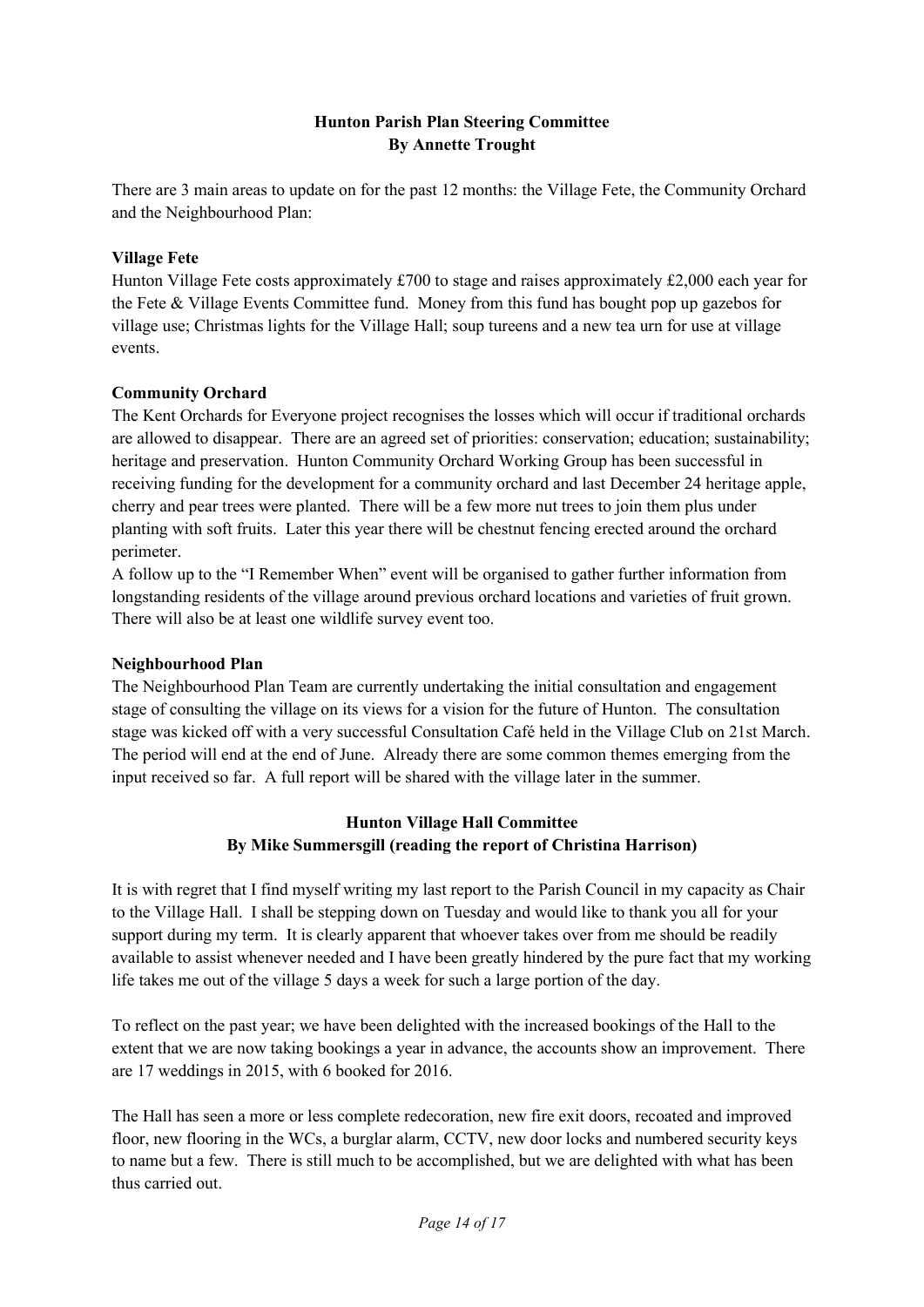Problems during the year were caused by the theft of 10 solar panels, which highlighted the lack of security surrounding the hall, but with the help of the Parish Council we were able to install CCTV and an alarm system. In addition, we also cut the hedges; the hedge at the front of the hall has now been brought down to a metre rather than two metres - this makes the Hall a lot more visible. The hedges at the back were also cut and we have improved the fencing too. All gutters were cleared of leaves and cleaned out, and some repairs carried out. The outside was swept and tidied up.

Other problem areas seem to be with Hirers who use equipment, but do not replace it in the cupboards in the correct order. On several occasions both Mike and Kathy have had to spend time putting things straight. We have had to get the sewage system backwashed and rodded when paper towels were flushed into the system and blocked it up, this caused sewage to flood into the children's play area. Each time this happens we have to get the whole area sprayed, disinfected and in turn require a certificate of decontamination. Notices are now up in the WCs.

We have also found it necessary to carry out maintenance on the sewage system. The pump was not working and has had to be replaced. A maintenance contract is in place.

In closing, I would personally like to thank Mike and Kathy for their tireless contribution to making our Hall the place it is today.

### **Tree and Pond Warden By Mike Summersgill**

I took over this role in early 2014, from Anne Bishop. Previous information (chiefly on the Tree aspects) is quite detailed and is still held by the previous Warden; there may be some information held by the Hadlow P&T Warden, who has communicated with me recently.

I had already been carrying out a survey of the Ponds and Ditches in the Parish, as part of Biodiversity aspects within the Parish Plan Steering Group role. That hydrological study had been generally completed, and drainage routes were made more evident by the flooding of last Winter.

As a result of previous work knowledge (amphibians) and a training course in Invertebrates (held in Ashford in March), I am now going to survey the wildlife in certain ponds/ditches, possibly in conjunction with Medway Valley Partnership officers. However, it is still necessary to find out who owns Ponds before going onto private land; a request will be put in the Herald for information.

In respect of Trees, I will attend a Kent Tree & Pond Partnership 'Introduction to Tree Wardening and Tree Care' training day in June, and possibly a Hedgerow one in September. These have a nil course fee to us, due to previous voluntary contributions by the Parish Council to the Kent Tree & Pond Partnership. KTPP has a lively Facebook page, which I follow, and there are many useful enviro/ecological groups in Kent.

## **Hunton Walking Group By Ann Sawtell**

We've climbed hills, wandered in the Weald, sloshed through mud, waded in the Medway, admired churches and castles, witnessed wildlife, delighted in flora and fungi, clambered over innumerable stiles and appreciated the odd pint of ale!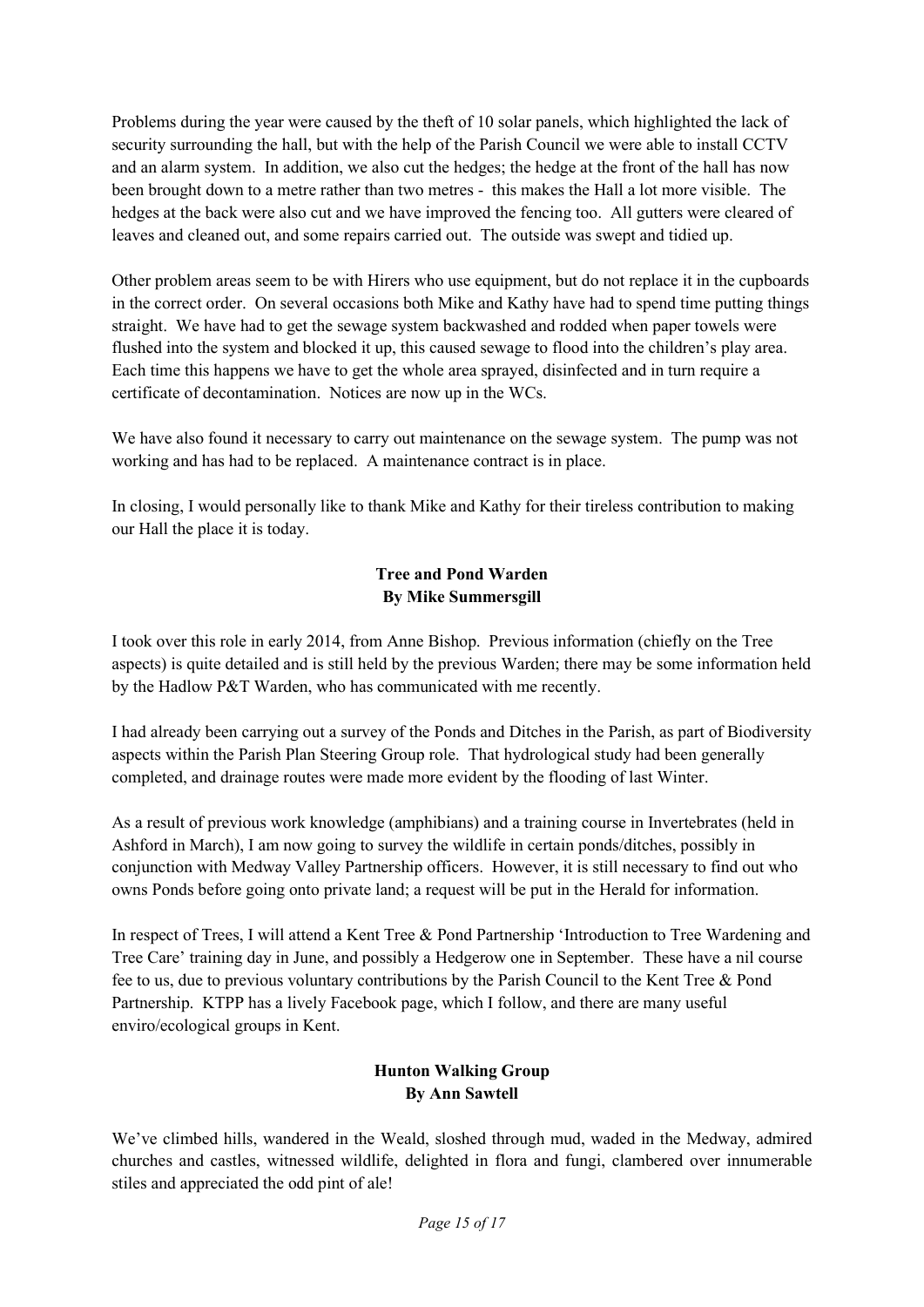The Hunton Walking Group, now in its fifth year, has been regularly out and about enjoying a variety of walks in the beautiful Kent countryside. Most routes are circular and between four and six miles in length, usually finishing at a pub for a well-earned spot of lunch. Meeting fortnightly on Monday mornings, outings over the last few months have included:

An autumnal walk in the woods around Colliers Green, Cranbrook and Goudhurst, encountering deer, buzzards, hornets and fungi.

A circular walk from the Tickled Trout, wading in an overflowing Medway and sloshing through mud.

A bracing Xmas trip from Hunton to Yalding via Gennings, Barnhill and Buston Manor, with walk leader, Mike Summersgill, being nicknamed "The Grand Old Duke of York". Raised a glass to Les Leonard at the Walnut Tree.

An interesting walk from the Poacher and Pheasant at Tudeley, visiting two churches en route, one with connections to Thomas Becket and the other with stunning stained glass windows by the artist, Marc Chagall.

A beautiful walk in winter sunshine around Leeds and Broomfield, taking in the grounds of Leeds Castle.

A very Kentish walk from the George at Egerton, with Wealden hall houses, lots of sheep and the sound of a skylark.

If this has whet your appetite and you would like to join us, you will be made to feel most welcome. Contact Ann at ann.sawtell@btinternet.com.

#### **Hunton WI By Ann Sawtell (reading the report of Jane Langdon)**

The idea of re-forming a WI in Hunton (the original was disbanded in 1968) was instigated by Ann Sawtell in September/October 2015. She had little difficulty in encouraging a number of Hunton ladies to form a committee, which first met in September, was ratified at the first meeting in October and has remained in place until today. The committee comprises:

| President:  | Ann Sawtell        |
|-------------|--------------------|
| Secretary:  | Jane Langdon       |
| Treasurer:  | Fay Joyce          |
| Bookings:   | <b>Ruth Porter</b> |
| Membership: | Chris Summersgill  |
| Raffles:    | Di Martin          |

Hunton WI is part of the Medway Valley District of WIs.

Meetings are held on the first Tuesday of each month at Hunton Village Club with a donation of £12 to the club to cover heating and lighting etc. Advice was received from District Secretary, Dee Stevenson; District Treasurer, Sylvia Papworth and WI Advisor, Maggie Vidgen at the first meeting in October. A raffle (with donated prizes) is held at each meeting to help with running costs, complimentary tea/coffee and cake/biscuits (provided by members on a rota) is served after Speaker/activity has finished.

Currently there are 26 members, with an average of 19 attending each meeting.

A variety of Speakers and Activities have been enjoyed as follows: